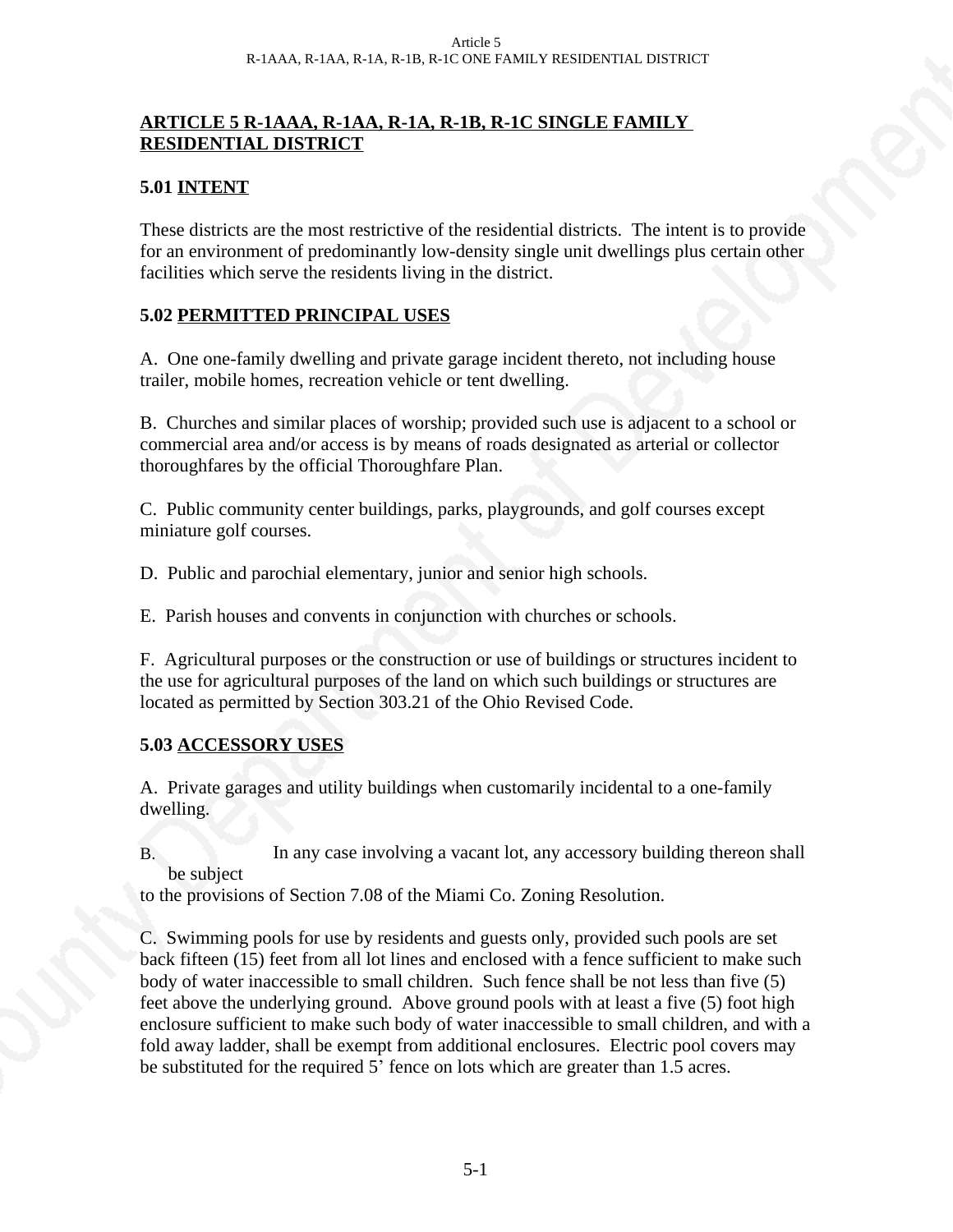D. Domestic sales, provided such sale or sales are not conducted for more than six (6) days of each calendar year except for change of occupancy. See Section VII for sign restrictions.

E. Sleeping Rooms: The renting or leasing of rooms provided the number of roomers does not exceed two in any dwelling.

F. Signs: No signs will be permitted except as provided in Article 20.

# **5.04 CONDITIONAL USES**

The following uses are allowed in any R-1 residential district provided: A conditional use permit is granted by the Board of Appeals as provided in Article 22 of this Resolution, and further provided that all buildings allowed by such conditional use permit shall have the minimum setback requirements of the zoning district in which it is located.

A. Recreation areas or buildings operated by membership clubs for the benefit of their members and not for gain; provided that any principal building, accessory building or out -of-doors swimming pool shall be located not nearer than two hundred (200) feet from any adjoining land zoned for a residential use.

B. Public owned or leased buildings, public utility buildings, telephone exchanges, transformer stations and sub-stations, except garage and maintenance buildings.

C. Private schools, institutions of higher learning and libraries.

D. Cemeteries, when an extension of existing cemeteries.

E. Home occupations.

F. Nursery schools may be permitted in the R-1AAA district only provided there is at least two hundred (200) square feet of out-door play area for each child, such space having a minimum dimension of at least twenty (20) feet and being enclosed by a fence or wall thirty-six (36) to forty-two (42) inches high.

# **5.05 YARD REQUIREMENTS**

See Section 7.08, Schedule of Yard and Lot Requirements.

# **5.06 BUILDING HEIGHT REGULATIONS**

In any R-1 Residential District no building shall be erected in excess of 2-1/2 stories or thirty-five (35) feet in height.

# **5.07 ACCESSORY PARKING**

Two (2) car spaces for each dwelling unit. Parking for other uses: See Article 19.16.